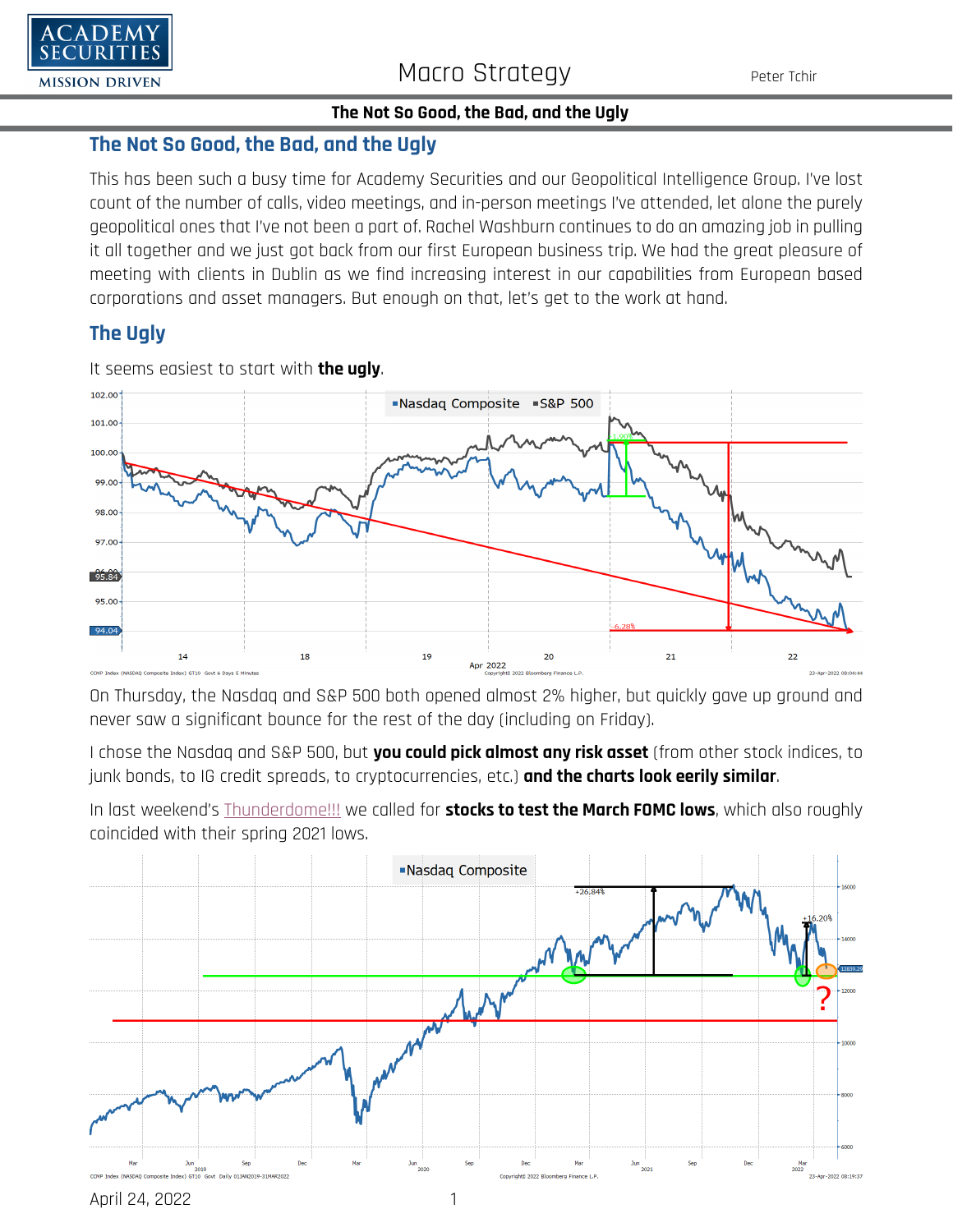

The Nasdaq lows in and around the press conference matched almost exactly the lows of March 2021. What little I know about charting tends to support the idea that if we test a level for a 3rd time, it often fails. From the March 2021 lows the Nasdaq bounced 27%, but "only" bounced 16% on this recent rally (albeit in just a few weeks). Again, with my limited chart skills I do know that lower highs tend not to be bullish (I was going to try and claim that these somehow look like Fibonacci retracements, but that would only have been an attempt to sound cool, though 26 divided by 16 is pretty close to Fibonacci's "golden" ratio).

The charts don't look as bad for the S&P 500 (or some other indices), but look far worse for crypto and ARKK type of stocks (nothing against that ETF, it just represents a "theme" that isn't easily expressed by an index, so I resort to pointing out that ETF).

Corporate bond charts (on a price/yield basis) look awful. The next points of reference are the March 2020 lows, but this is far more of a rate story than a spread story. The Bloomberg Corporate Bond Spread is 132 versus its recent highs, though the CDX index is getting close to recent wides. Remember, the CDX index rolled in late March, so to be fair you should look at Series 37 which got to 78 in early March and is back to 74, whereas Series 38, which only began life on March 20<sup>th</sup>, is at 79.

**There is reason to believe that credit spreads will be supported by "yield buyers" who find current yields attractive**. However, spreads are correlated to equities and I am nervous that equities will test and fail the prior lows and that leaves a big gap A(in my estimation) to fill.

**Ugly may have only begun**, and I harp on so many of those reasons in last weekend's Thunderdome!!! that I won't rehash them all here.

# **The Not So Good**

There are a few things that I will lump into the "Not So Good" camp:

- **The War in Ukraine.** Part of me is desperate to claim the war in Ukraine is actually "good" as Ukrainian forces seem to have contained Russia's ambitions (for now) as weapons pour into Ukraine and Putin even seems to be setting the stage for "victory" in the Russian media that would possibly give peace a chance. It would be nice, but I can't quite get there because:
	- o While the number of issues has diminished, both sides are dug in, so it might be more difficult to find a resolution that works for both sides.
	- o No matter what happens **we are NOT returning to business as normal**. **Bad Actors Behaving Badly** is now something every corporation and every asset manager in the world must consider, and that isn't going away even with a peace deal. Yes, we will follow up today's report with that theme, along with the theme of moving from **"Just in Time" to "Just in Case" manufacturing**, which I cannot take credit for, but think is brilliant and deadly accurate.
	- o Second order effects are only starting to creep into the system, which we will address in next week's Around the World report.
- **Treasury yields barely moved as risk assets sold-off.** The Nasdaq is down 6% since Tuesday's close and the S&P 500 is down 5% since then. But, since Tuesday's close, the 10-year yield has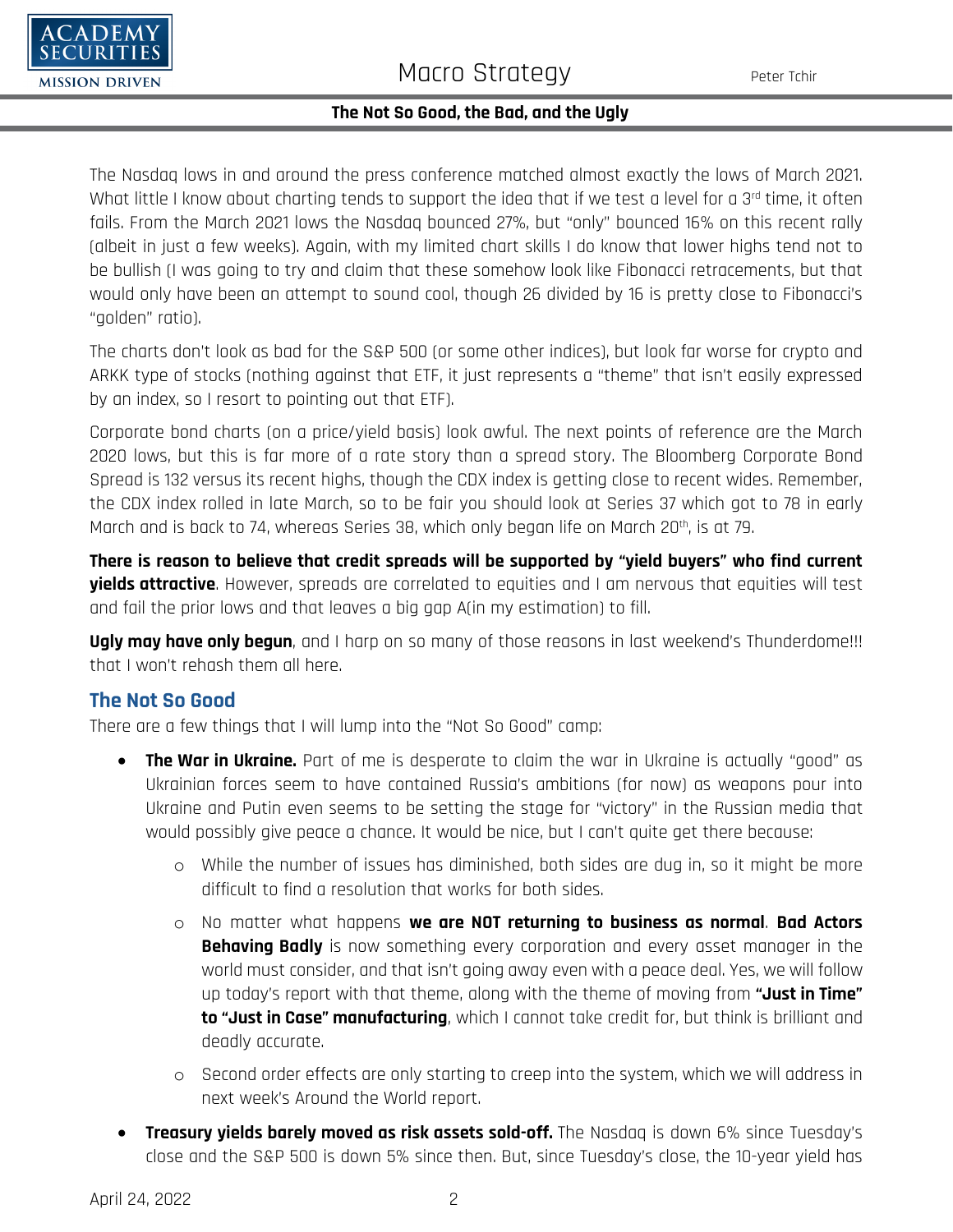

FALLEN from 2.94% to 2.9% and the 30-year yield has dropped from 3% to 2.95%. Even the 2 year yield, which finished the week at 2.67%, only moved up from 2.6% on Tuesday and actually dropped to 2.67% on Friday. The "higher yields" narrative, while plausible, doesn't fit as neatly as the equity market apologists are going to try and convince you this weekend. I'm filing this breakdown between yields and risk assets as "not so good" because it calls into question that narrative, which means **something worse might be going on behind the scenes** in terms of derisking (cough \*QT\* cough). **It escapes the "bad" category because hawkish Fed talk did play a role in triggering the move.**

If it was perfectly clear that peace would be achievable in the next week or so (and that peace would quickly correct any issues related to the war) and if I thought we could easily wish away Friday's ugly close as being only a short-term/algo driven reaction to yields, I might have written a totally different report. I really want to write about "Bad Actors Behaving Badly," but that is a "theme" not a "trade".

### **So, I had so little in the "good" category that the best I could do was "not so good."**

### **The Bad**

'ADEMY

**MISSION DRIVEN** 

#### **Food**. **Inflation**.

Virtually everywhere I look I see long-term trends that are inflationary:

- Supply chain disruptions inflationary.
- Moving supply chains "closer" inflationary.
- "Just in Case" rather than "Just in Time" manufacturing inflationary.
- Building out sustainable energy AND ensuring a stable base of traditional energy sources inflationary.

Yes, a slowdown in Europe, hiking too quickly, and skyrocketing mortgage rates will cause us problems. However, while I don't think we will get anywhere near the number of hikes that the market is pricing in and we will see prices come down in some commodities and products, I cannot help but see inflation as a persistent part of our existence for the next several years as we see this shift away from globalization in its purest form. The world has lost that innocence.

#### **But food scares me the most!**

There is not a single story in my feed that seems good for food!

The number of conversations that veer towards fertilizer is astounding. We are seeing and hearing of disruptions in agriculture at every step of the way.

This is one area which could normalize more quickly if we get peace in Ukraine soon, but it remains top of mind in terms of concerns. Month to date, oil prices are roughly unchanged, but most ag futures are up 2% to 6% (not comforting).

With food a real issue and central banks being forced to confront inflation, I think that the "Fed put" is a long way off.

I continue to believe that balance sheet reduction is extremely powerful and that it behaves differently than rate hikes because it puts immediate pressure on asset prices with more influence on riskier asset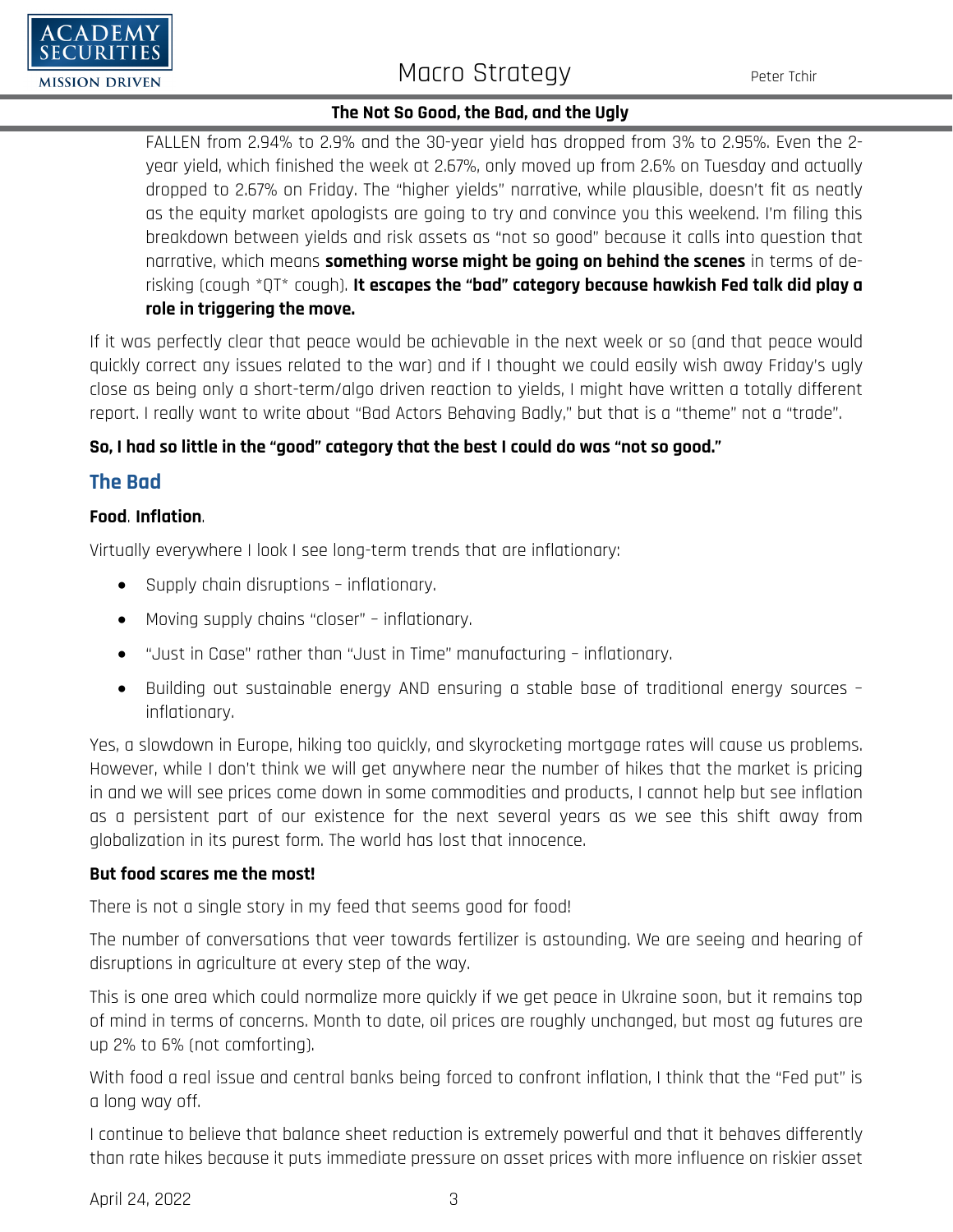

prices than "safe" asset prices (QE in reverse).

## **Having said that, we've priced in more negatives now than we had last weekend.**

# **Wonderwall**

It is impossible to spend a week in Ireland and not come away with the song "Wonderwall" stuck in your head (I guess you could lock yourself in your hotel room and avoid every pub, but what would be the point of that?)

So given how bearish last week's piece was, which this one largely piles on to, I've got to go with the market singing, "Because maybe, you're gonna be the one that saves me!"

What could "save" the market?

- **A change in tone from central bankers as they get nervous about falling asset prices?** A year ago, yes, but today, doesn't seem bloody likely.
- **Everyone being too short?** The massive rally after everyone got caught being too short ahead of the "dovish interpretation of the last FOMC meeting" squeezed out a lot of shorts. My stream, even after Friday, remains mixed between doomers and buy the dippers (yes, the ratio was too bullish, but I don't see it as full-on bear yet). Also, I pulled up TQQQ and ARKK shares outstanding and both ETFs had significant inflows on the week and on Friday. I picked the triple leveraged QQQ ETF as it is representative of the "gambling" nature of this market and the gamblers haven't given up. SARK and SQQQ (inverse ETFs) both had outflows on the week, though SQQQ had some inflows Thursday and Friday – so it is balancing out a bit. There is a short base, but I'm not convinced it is as lopsided as it was the last time we bounced, and the consensus doesn't always have to be wrong, especially as we approach the summer which could be hit by even less liquidity than usual this year as vacation and lifestyle is a priority for so many as we finally seem to be truly emerging from Covid. It was nice to able to wander around the airport on Friday without a mask if you didn't want to wear one.
- **China?** China did attempt to prop up their markets. China could wield their influence with Russia, though I'm willing to bet that we see China selling weapons to Russia so they can see them in action before we see China stop buying Russian commodities. China also has their own Covid issues (which are some of the biggest lockdowns since Covid hit).
- **Earnings.** Always a potential catalyst, but it is difficult to determine how relevant last quarter's earnings are in this evolving world and markets seem to like to wait until companies are done with their quiet periods and are fully able to ramp up share repurchases before markets get too excited.

### **So maybe this market will find its Wonderwall, but I'm highly skeptical.**

I kind of hate signing off with saying that "I hope I'm wrong" because I prefer to be right, but I just don't like the conclusions I'm left with – more downside risk for risky assets (including spread widening), but I am increasingly comfortable trading Treasuries at the long-end as we could be shifting to more of a "risk off" trade than a yield led headwind.

April 24, 2022 4 And today is Ukrainian Easter, hoping that the beets with horseradish are the spiciest ever!